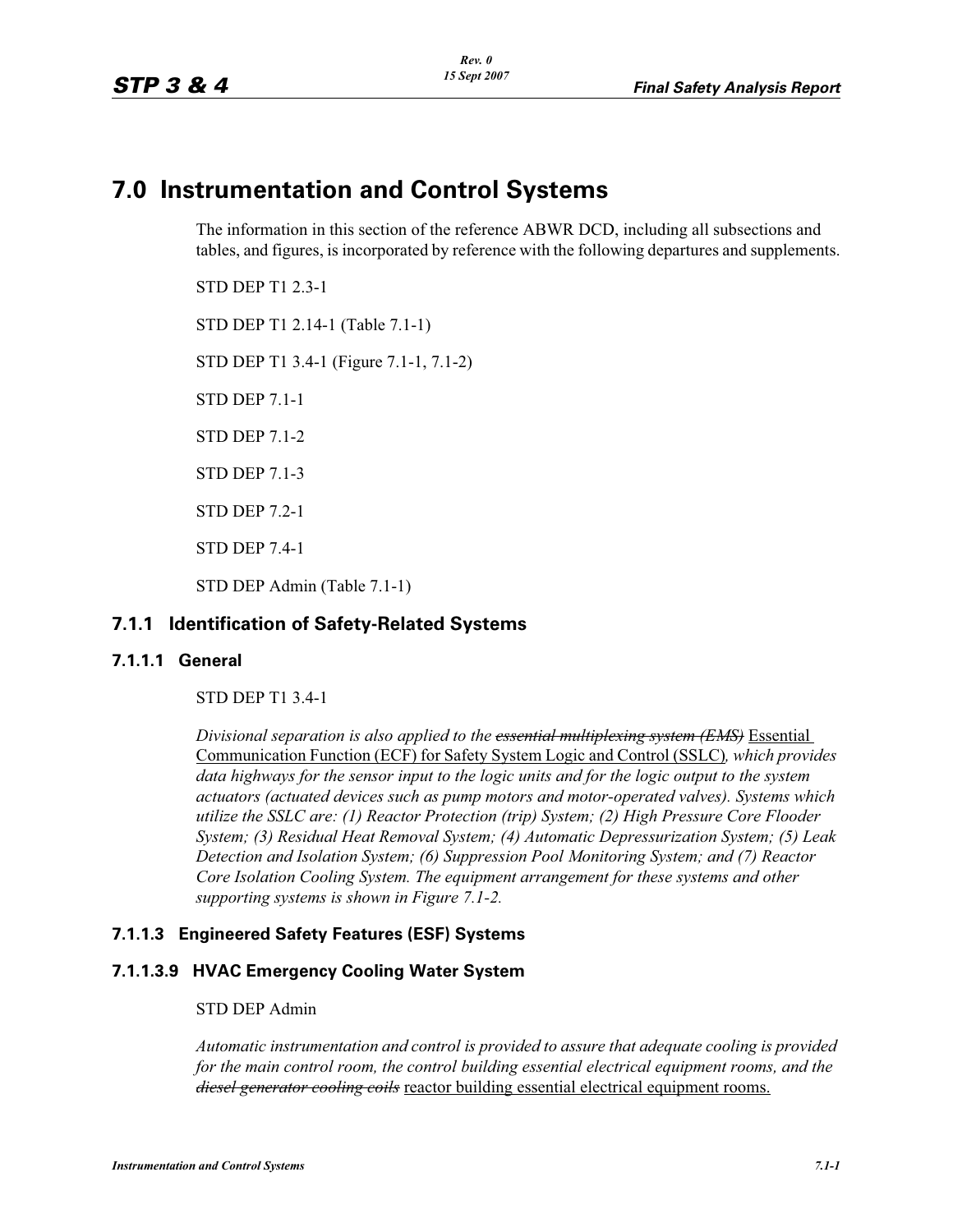# **7.1.1.4 Safe Shutdown Systems**

## **7.1.1.4.1 Alternate Rod Insertion Function (ARI)**

#### STD DEP 7.4-1

*Though not required for safety, instrumentation and controls for the ARI provide a means to mitigate the consequences of anticipated transient without scram (ATWS) events. Upon receipt of an initiation signal (based on either high reactor dome pressure or low reactor water level from the Recirculation Flow Control System), the RCIS System controls the fine motion control rod drive (FMCRD) motors such that all operable control rods are driven to their full-in position.* The Recirculation Flow Control System (upon detection of either high reactor dome pressure, low reactor water level or Manual ARI initiation) activates opening signals for the ARI valves of the Control Rod Drive (CRD) System (i.e., for backup hydraulic insertion of the control rods) and activates ARI initiation command signals to the Rod Control and Information System (i.e., for electric motor insertion of all operable control rods to the full-in position). *This provides a method, diverse from the hydraulic control units (HCUs), for scramming the reactor.* the SCRAM function of the Reactor Protection System and associated CRD hydraulic control units (HCUs), for achieving insertion of control rods.

# **7.1.2 Identification of Safety Criteria**

#### **7.1.2.1.4 Instrument Errors**

## STD DEP 7.1-1

*The design considers instrument drift, testability, and repeatability in the selection of instrumentation and controls and in the determination of setpoints. Adequate margin between safety limits and instrument setpoints is provided to allow for instrument error. (safety limits, setpoints, and margins are provided in Chapter 16). The amount of instrument error is determined by test and experience. The setpoint is selected based on the known error. The recommended test frequency is greater on instrumentation that demonstrates a stronger tendency to drift.*

# **7.1.2.1.4.1 Safety System Setpoints**

#### STD DEP 7.1-1

*The safety system setpoints are listed in the Chapter 16* Instrument Setpoint Summary Report *for each safety system. The settings are determined based on operating experience and conservative analyses. The settings are high enough to preclude inadvertent initiation of the safety action but low enough to assure that significant margin is maintained between the actual setting and the limiting safety system settings. Instrument drift, setting error, and repeatability are considered in the setpoint determination (Subsection 7.1.2.1.4). The margin between the limiting safety system settings and the actual safety limits includes consideration of the maximum credible transient in the process being measured.*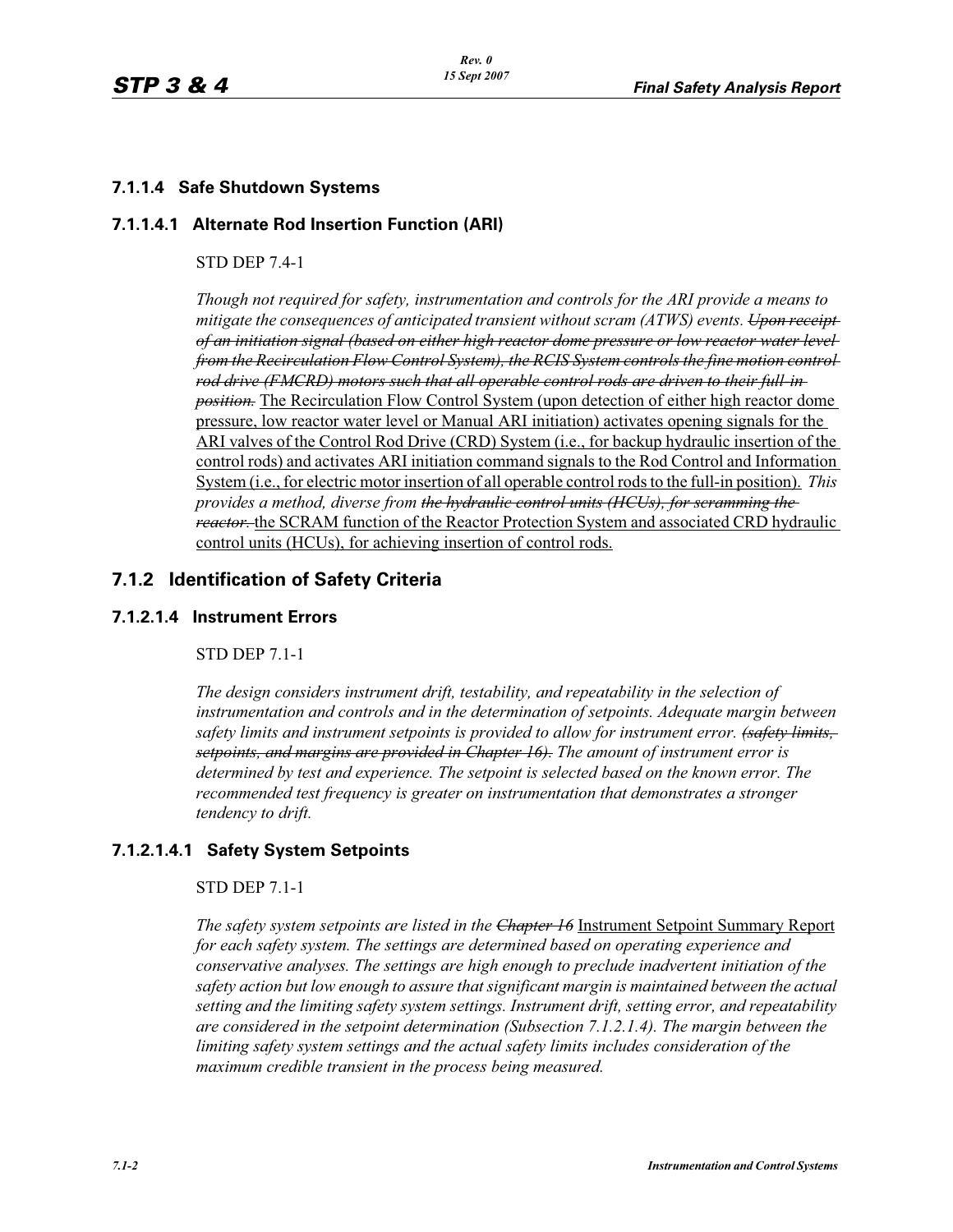## **7.1.2.1.6 Protection System Inservice Testability**

#### STD DEP T1 3.4-1

*The RPS and ESF Systems can be tested during reactor operation by six separate tests. The first five tests are primarily manual tests and, although each individually is a partial test, combined with the sixth test they constitute a complete system test. The sixth test is the self-test of the safety system logic and control which automatically tests the complete system excluding sensors and actuators.*

- *(4) The fourth test checks calibration of analog sensor inputs at the analog inputs of the remote multiplexing units.* Remote Digital Logic Controllers (RDLCs). *With a division-of-sensors bypass in place, calibrated, variable ramp signals are injected in place of the sensor signals and monitored at the SSLC control room panels for linearity, accuracy, fault response, and downscale and upscale trip response. The test signals are adjustable manually from the control room and also are capable of performing an automatic sequence of events. When surveillance testing during plant shutdown, trip coincidence and actuated device operation can be verified by simultaneous trip tests of coincident channels. Pressure transmitters and level transmitters are located on their respective local panels. The transmitters can be individually valved out of service and subjected to test pressure to verify operability of the transmitters as well as verification of calibration range. To gain access to the field controls on each transmitter, a cover plate or sealing device must* may *be removed. Access to the field controls is granted only to qualified personnel for the purpose of testing or calibration adjustments.*
- *(6) The sixth test is an integrated self-test provision built into the microprocessors within the SSLC. It consists of an online, continuously operating, self-diagnostic monitoring network, and an offline semi-automatic (operator initiated, but automatic to completion), end-to-end surveillance program. Both online and offline functions operate independently within each of the four divisions. There are no multidivisional interconnections associated with self-testing.*

*The hierarchy of test capability is provided to ensure maximum coverage of all EMS* ECF*/SSLC functions, including logic functions and data communication links. Testing shall include:*

*(a)* Online Continuous Testing

The following standard supplement enhances the design description.

The test function does not degrade system reliability. The logic returns to its original state after the test sequence is completed. Indications of test status (normal or in-test) and results (pass, fail) is provided.

*Self-diagnosis includes monitoring of overall program flow, reasonableness of process variables, RAM and PROM condition, and device interlock logic. Testing includes continuous error checking of all transmitted and received data on the serial data* data communication *links of each SSLC controller; for*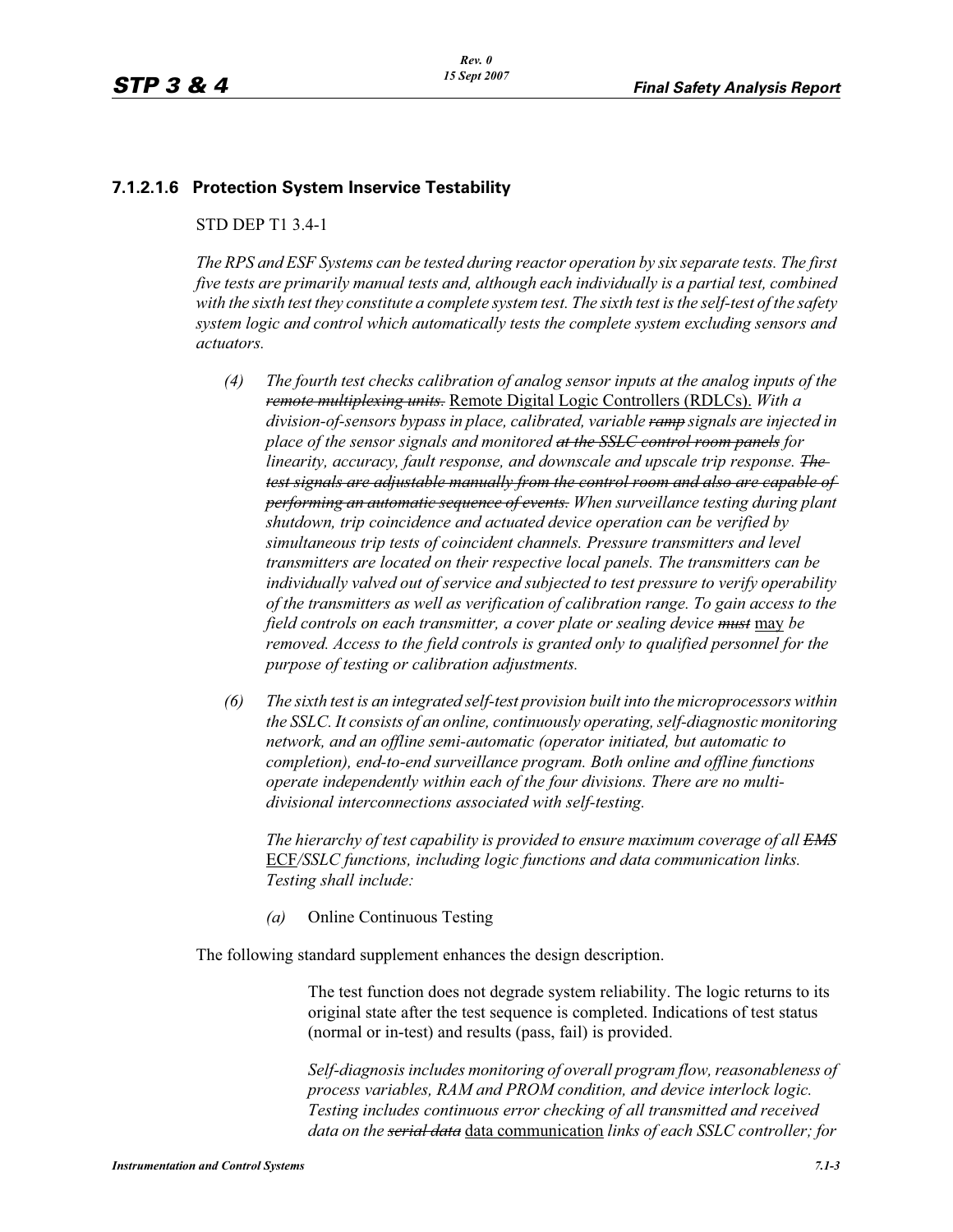*example, error checking by parity check, checksum, or cyclic redundancy checking (CRC) techniques.*

*Self-test failures (except intermittent failures) are annunciated to the operator at the main control room console and logged by the process* plant *computer. Faults are identified to the replacement board or module level and positively indicated at the failed unit.*

*The Essential Multiplexing System (EMS)* Essential Communication Function (ECF) *is included in the continuous, automatic self-test function. Faults at the Remote Multiplexing Units (RMUs)* Remote Digital Logic Controllers (RDLCs) *are alarmed in the main control room. Since the EMS* ECF *is dual in each division, self- test supports automatic reconfiguration or bypass of portions of EMS* ECF *after a detected fault, such that the least effect on system availability occurs.*

*(b)* Offline Semi-automatic End-to-End (Sensor Input to Trip Actuator) Testing

*To reduce operator burden and decrease outage time, a surveillance test controller (STC) is provided as a dedicated instrument in each division of SSLC* ELCS. *The STC performs semi-automatic (operator-initiated) testing of SSLC* ELCS *functional logic, including trip, initiation, and interlock logic. Test coverage includes verification of correct operation of the following capabilities, as defined in each system IBD:*

- *(i) Each 2/4 coincident logic function.*
- *(ii) Serial and parallel I/O, including manual control switches, limit switches, and other contact closures.*
- *(iii) The 1/N trip selection function.*
- *(iv) (iii) Interlock logic for each valve or pump.*

*The STC injects test patterns through the EMS* Essential Communication Function (ECF) of the ELCS *communications links to the RMUs* RDLCs. *It then tests the RMUs* "RDLCs" *ability to format and transmit sensor data through and across the EMS/SSLC* ECF of the ELCS *interface, in the prescribed time, to the load drivers. Under the proper bypass conditions, or with the reactor shut down, the load drivers themselves may be actuated.*

#### **7.1.2.4 Safe Shutdown Systems—Instrumentation and Controls**

#### **7.1.2.4.1 Alternate Rod Insertion Function (ARI)—Instrumentation and Controls**

#### STD DEP 7.4-1

*(2) Non-safety-Related Design Bases*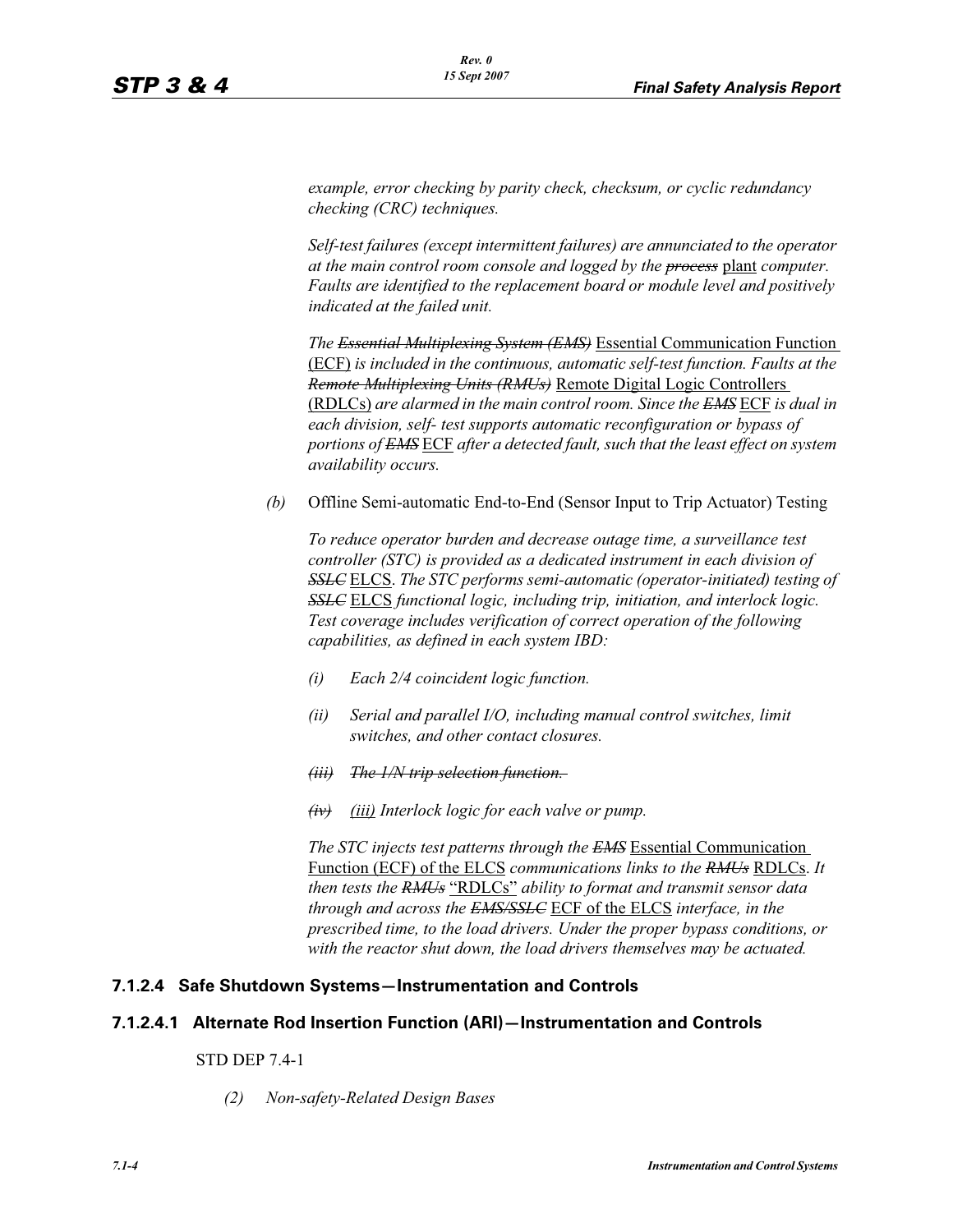*The general functional requirements of the instrumentation and controls of the ARI function are to:*

- *(a) Provide alternate and diverse method for inserting control rods* using *fine motion control rod drive (FMCRD) electric motors.* the ARI valves of the Control Rod Drive System or using the ARI motor run-in function of the Rod Control and Information System.
- *(b) Provide for automatic and manual operation of the system* function*.*
- *(c) Provide assurance that the ARI shall be highly reliable and functional in spite of a single failure.*
- *(d) Provide assurance that the ARI shall operate when necessary (FMCRD motors shall be connected to the emergency diesel generators).* (e.g., the stepping motor driver modules (SMDMs), which control the fine motion control rod drive (FMCRD) motors, shall derive their input power from a power bus that can automatically receive power from an emergency diesel generator, if necessary).
- *(e) Mitigate the consequences of anticipated transient without scram (ATWS) events.*

## **7.1.2.6 Other Safety-Related Systems**

#### **7.1.2.6.1 Neutron Monitoring System (NMS)—Instrumentation and Controls**

#### **7.1.2.6.1.1 Startup Range Neutron Monitoring (SRNM) Subsystem**

STD DEP 7.1-2

*(1) Safety Design Bases*

*General Functional Requirements:*

- *(d)* The SRNM subsystem will provide Anticipated Transient Without Scram (ATWS) permissive signals to the ESF Logic and Control System (ELCS).
- *(2) Non-safety-Related Design Bases*

*The SRNM Subsystem shall be able to perform the following functions:*

*(d) Provide a continuous measure of the time rate of change of neutron flux (reactor period) over the range from –100 s to (–) infinity and (+) infinity to*   $+10s + 3s$ .

#### **7.1.2.6.1.2 Flow Rate Subsystem**

STD DEP 7.1-2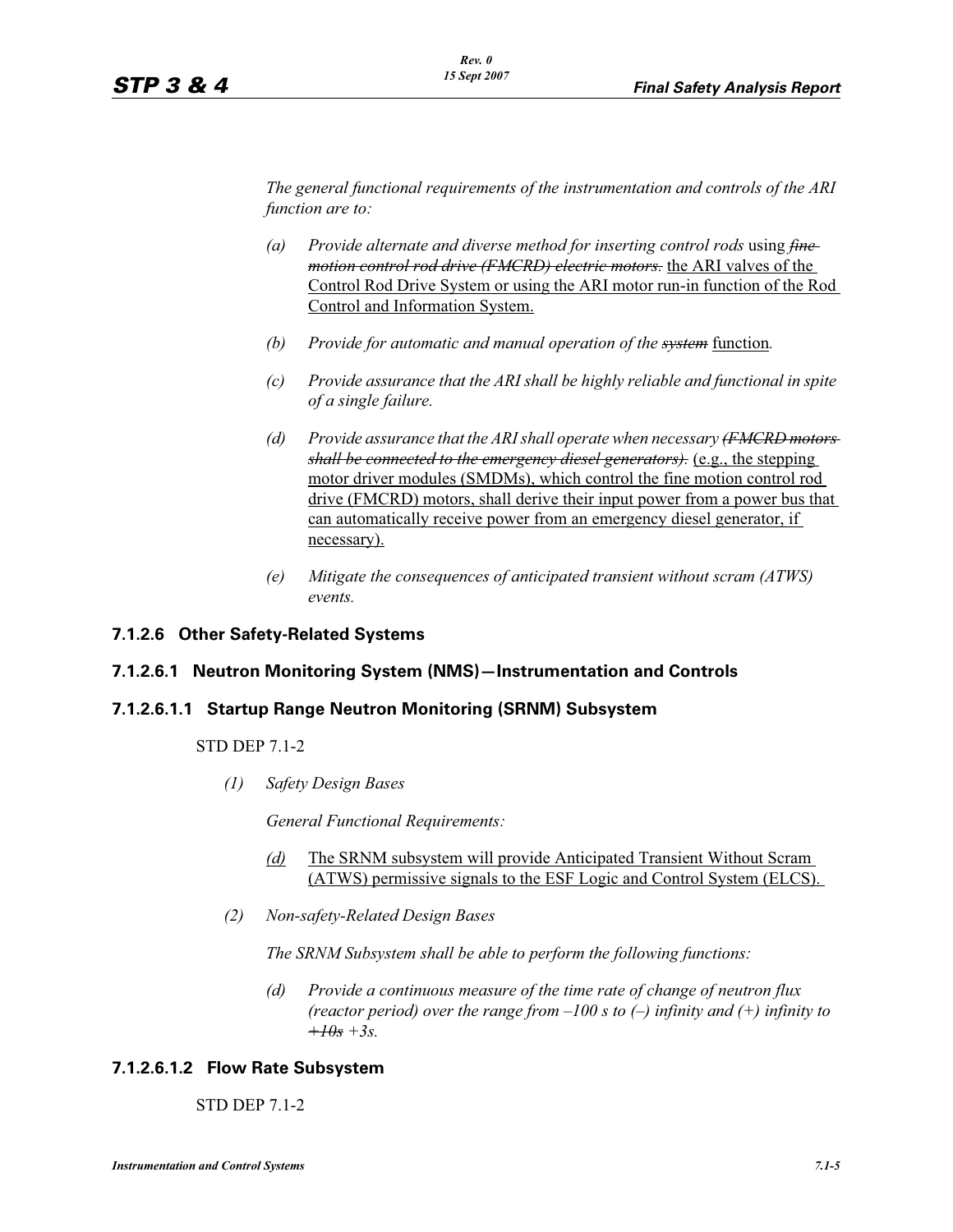*(1) Safety Design Bases*

*General Functional Requirements:*

*The flow rate subsystem, as part of the APRM Subsystem, provides the control and reference signal for the APRM core flow-rate dependent trips. It consists of a flow measurement from the recirculation system and signal conditioning equipment* does this by converting a core plate differential pressure signal from the Recirc Flow Control System (RFC) into a core flow rate signal*.*

# **7.1.2.6.1.4 Average Power Range Monitor (APRM) Subsystem**

#### STD DEP 7.1-2

*(1) Safety Design Bases*

## *General Functional Requirements:*

*The general functional requirements are that, under the worst permitted input LPRM bypass conditions, the APRM Subsystem shall be capable of generating a trip signal in response to average neutron flux increases in time to prevent fuel damage. The APRM generator trip functions with trip inputs to the RPS also include: simulated thermal power trip, APRM inoperative trip, core flow rapid decrease trip, and core power oscillation trip of the oscillation power range monitor (OPRM). The OPRM design basis is to provide a trip to prevent growing core flux oscillation to prevent thermal limit violation, while discriminating against false signals from other signal fluctuations not related to core instability. The independence and redundancy incorporated into the design of the APRM Subsystem shall be consistent with the safety design bases of the Reactor Protection System (RPS). The RPS design bases are discussed in Subsection 7.1.2.2.*

The APRM subsystem also provides Anticipated Transient Without Scram (ATWS) permissive signals to the ESF Logic and Control System (ELCS) as described in Subsection 7.6.1.1.2.2(5).

# **7.1.2.6.1.5 Automated Traversing Incore Probe (ATIP) Subsystem**

#### STD DEP 7.1-3

*(2) Non-Safety-Related Design Bases*

*The ATIP shall meet the following power generation design bases:*

*(d)* Provide an automatic function of retracting ATIP and closing the containment isolation valves for the ATIP lines in response to an LDI signal

# **7.1.2.6.2 Process Radiation Monitoring System**

STD DEP T1 2.3-1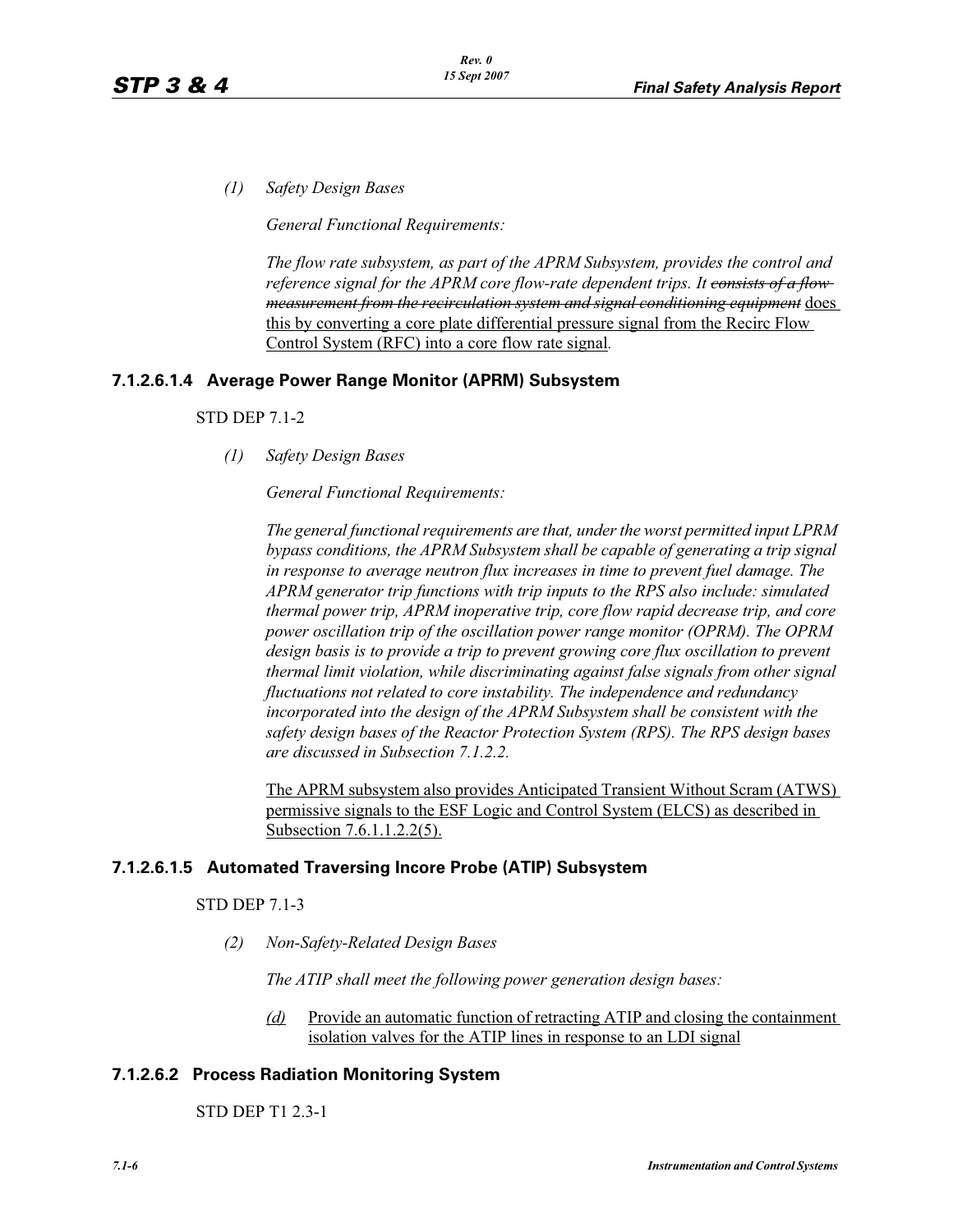#### STD DEP 7.2-1

#### STD DEP 7.1-1

*(1) Safety Design Bases*

*General Functional Requirements:*

- *(d) Provide channel trip inputs to the RPS and LDS* to the system logic *on high*  radiation in the MSL tunnel area. If the protection system logic is satisfied, the *following shall be initiated:* system will initiate shutdown of the mechanical vacuum pump and closure of the mechanical pump discharge line isolation valve.
	- *(i) Reactor scram.*
	- *(ii) Closure of the main steamline isolation valves.*
	- *(iii) Shutdown of the mechanical vacuum pump and closure of the mechanical pump discharge line isolation valve.*
- *(2) Non-safety-Related Design Bases*
	- *(e) Provide alarm annunciation signals to the main control room if alarm or trip levels are reached or the radiation monitoring subsystem becomes inoperative, and provide input to the offgas system when the radioactive gas concentration in the offgas system discharge is at or in excess of the restrictive concentration limit derived from Technical Specification* the Offsite Dose Calculation Manual *release rate limits and that discharge from the offgas system must be terminated.*

#### **7.1.2.6.6 Containment Atmospheric Monitoring (CAM) Systems**

## STD DEP T1 2.14-1

*(1) Safety Design Bases*

*General Functional Requirements:*

*Monitor the atmosphere in the inerted primary containment for radiation levels and for concentration of hydrogen and oxygen gases, primarily during post-accident conditions. Monitoring shall be provided by two independent safety-related divisional subsystems.* 

*Monitor continuously the radiation environment in the drywell and suppression chamber during reactor operation and under post-accident conditions.* 

*Sample and monitor the oxygen and hydrogen concentration levels in the drywell and suppression chamber under post-accident conditions, and also when required during reactor operation. The LOCA signal (low reactor water level or high drywell*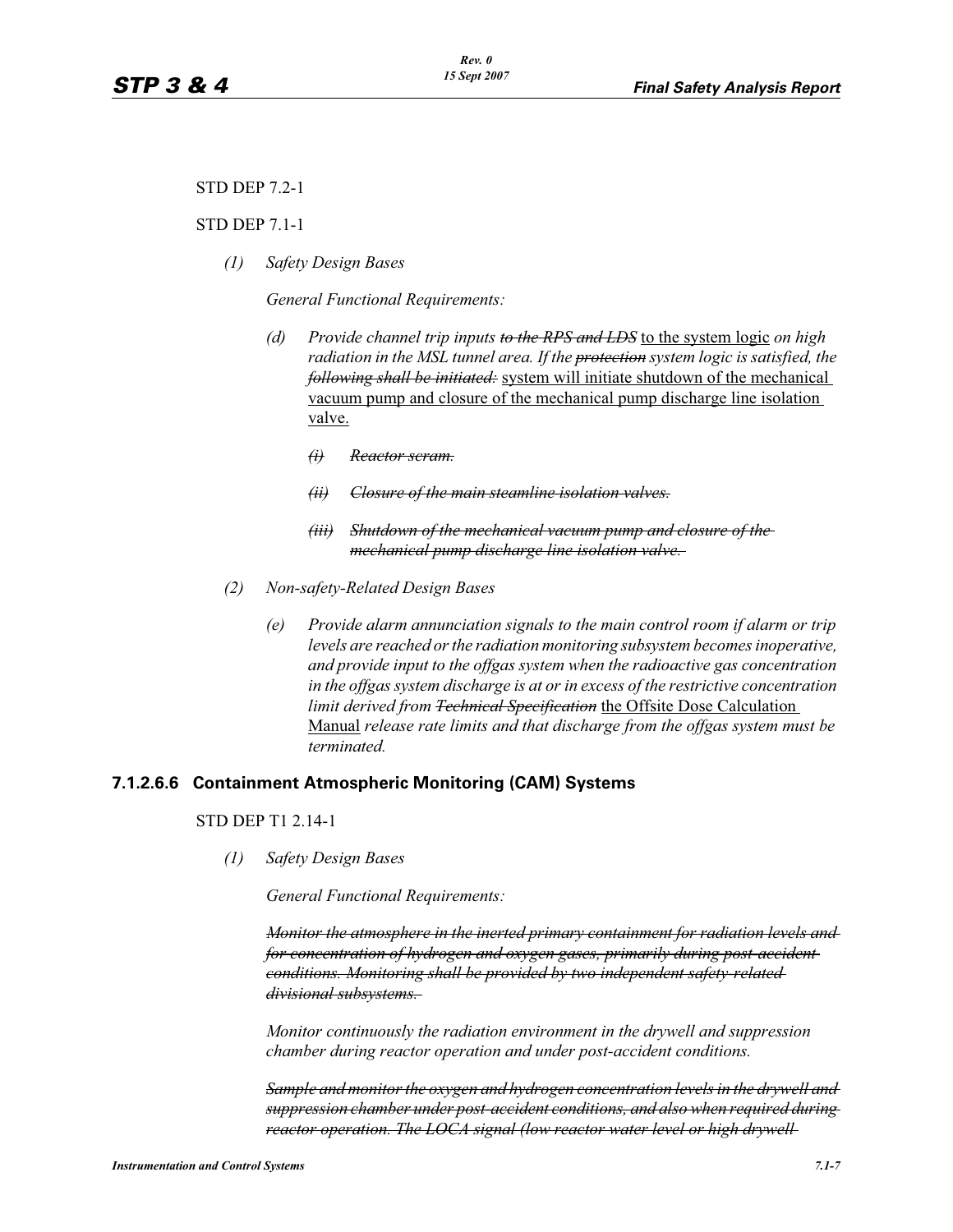*pressure) shall activate the system and place it into service to monitor the gaseous buildup in the primary containment following an accident.* 

*(2) Non-Safety-Related Design Bases*

*Separate hydrogen and oxygen gas calibration sources shall be provided for each CAM Subsystem for periodic calibration of the gas analyzers and monitors.* 

Monitor the atmosphere in the inerted primary containment for radiation levels and for concentration of hydrogen and oxygen gases, primarily during post-accident conditions.

Sample and monitor the oxygen and hydrogen concentration levels in the drywell and suppression chamber under post-accident conditions, and also when required during reactor operation. The loss of coolant accident (LOCA) signal (low reactor water level or high drywell pressure) shall activate the system and place it into service to monitor the gaseous buildup in the primary containment following an accident.

## **7.1.2.8 Independence of Safety-Related Systems**

STD DEP Admin

*(See Subsection 8.3.1.3 and 8.3.1.4* 8.3.3.6.2.*)*

#### **7.1.2.10 Conformance to Regulatory Guides**

#### **7.1.2.10.9 Regulatory Guide 1.105—Instrument Setpoints**

STD DEP 7.1-1

*The I&C systems are consistent with the requirements of Regulatory Guide 1.105. The trip* setpoint (instrument setpoint) and the analytical or design basis limit are contained in the Instrument Setpoint Summary Report. *The trip setpoint (instrument setpoint) allowance value (Tech Spec limit) and the analytical or design basis limit are all* The allowable values are contained in the Technical Specifications (Chapter 16). *These parameters are all appropriately separated from each other based on instrument accuracy, calibration capability and design drift (estimated) allowance data. The setpoints are within the instrument best accuracy range. The established setpoints provide margin to satisfy both safety requirements and plant availability objectives.*

## **7.1.2.11 Conformance to Industry Standards**

The following standard supplement addresses design-related information originally provided in Appendix 7A of the reference ABWR DCD.

# **7.1.2.11.7 IEEE 603 Standard Criteria for Safety Systems for Nuclear Power Generating Stations**

The microprocessor hardware and software which make up the Safety System Logic and Control (SSLC) is designed to make logic decisions which automatically initiate safety actions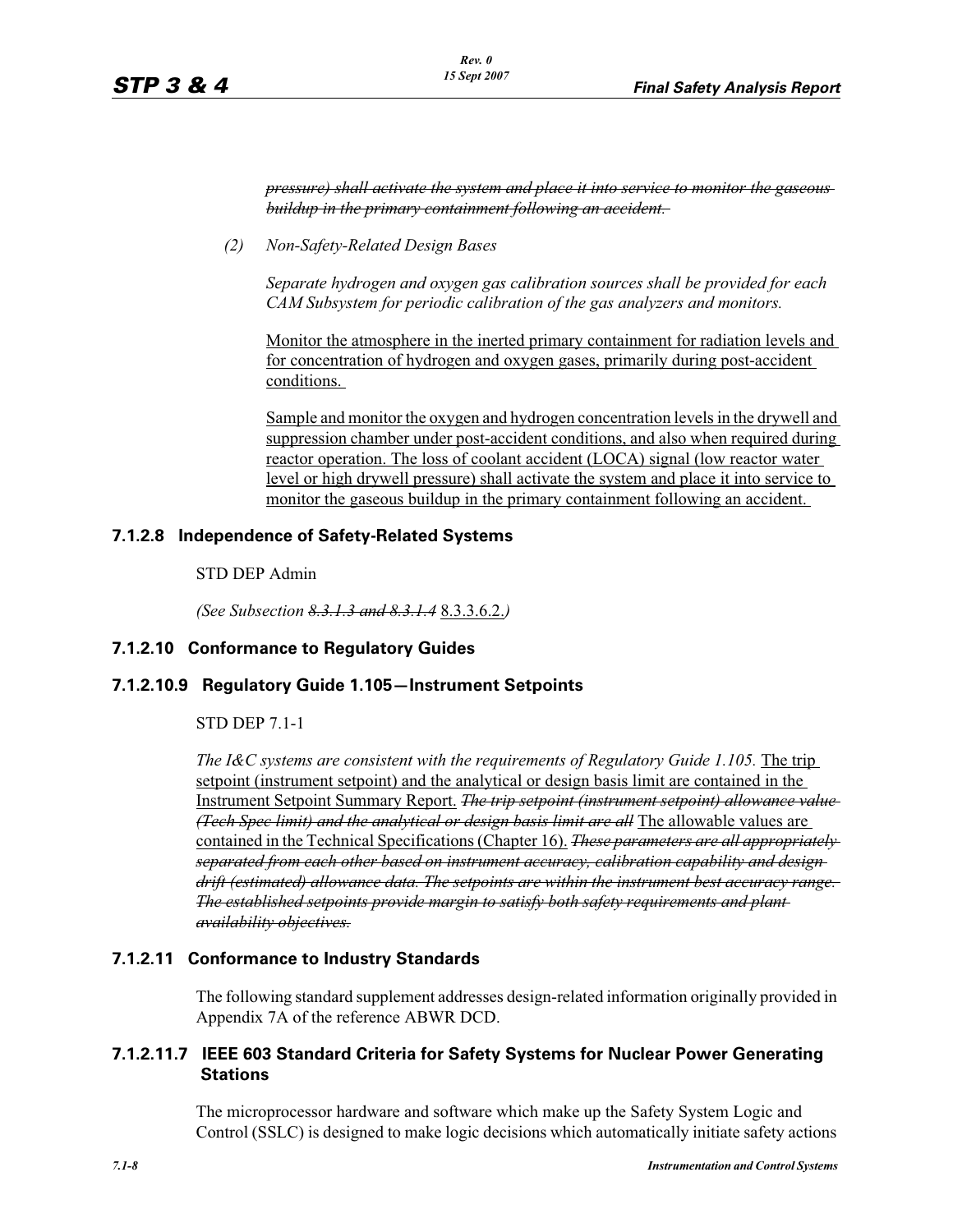based on input from instrument monitored parameters for several nuclear safety systems. In that sense, the SSLC integrates the nuclear safety systems.

Most positions stated in IEEE 603 (as endorsed by RG 1.153) pertain to the nuclear safety systems, and are similar to those of IEEE 279, which are addressed for each system in the analysis sections of Chapter 7. Safety system design bases are described for all I&C systems in Section 7.1, beginning at Subsection 7.1.2.2. Setpoints and margin may be found in the Instrument Setpoint Summary Report.

The safety system criteria in Section 5 of IEEE 603 are not compromised by the introduction of the SSLC. All positions regarding single-failure, completion of protective actions, etc., are designed into the protection systems. All SSLC components associated with the protection systems are Class 1E and are qualified to the same standards as the protection systems.

Independence of the four SSLC electrical divisions is retained by using fiber-optic cable for cross-divisional communication such as the two-out-of-four voting logic. Capability for test and calibration is greatly enhanced by the SSLC's self-test subsystem (STS) as described in Subsection 7.1.2.1.6.

In summary, the hardware and software functions of the microprocessors used in the SSLC comply with applicable portions of IEEE 603 and Regulatory Guide 1.153 (i.e., quality, qualification, testability, independence). The remaining portions, which apply to the nuclear safety systems, are not compromised by the SSLC design, but are in fact enhanced by self-test.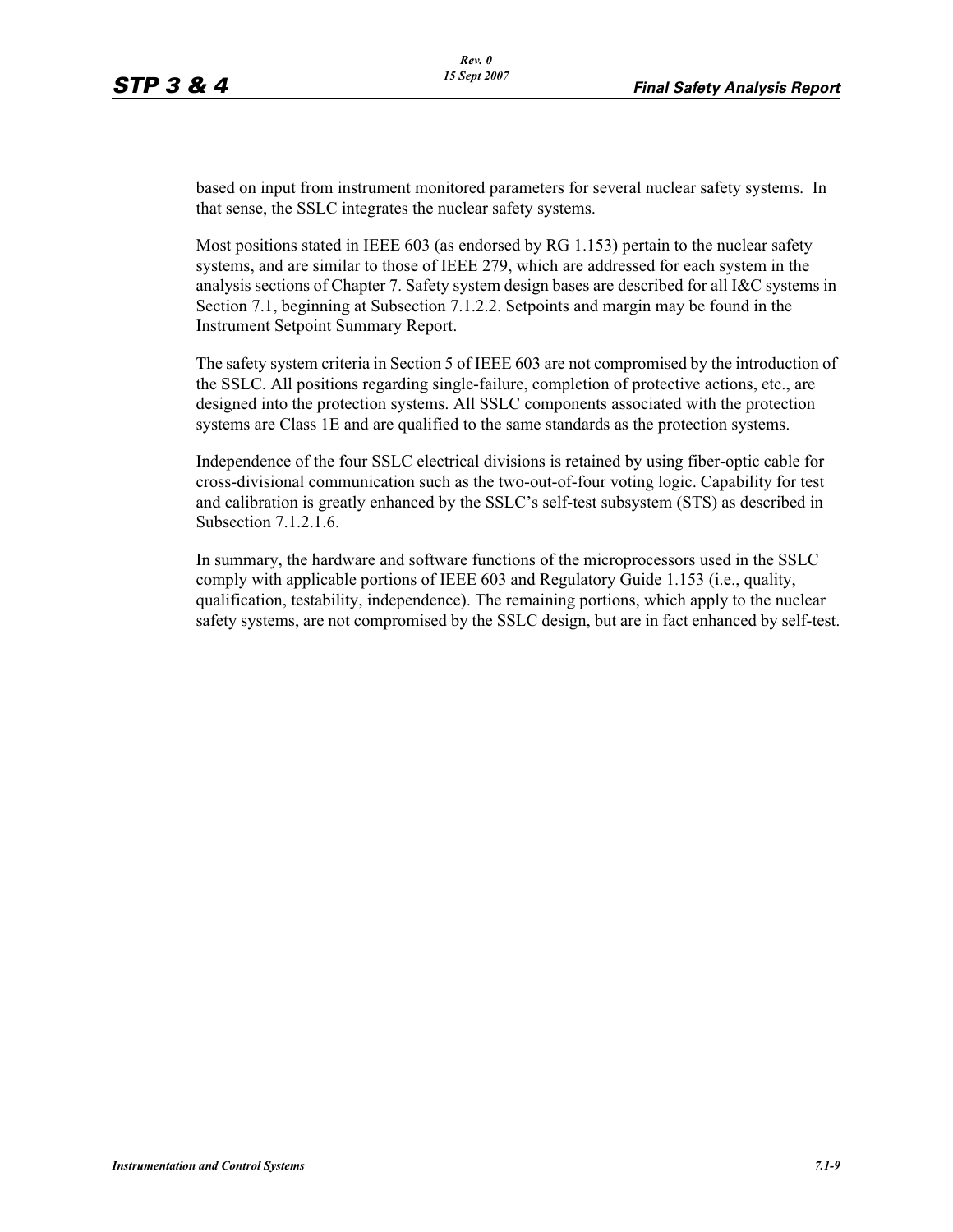| I & C System                            | <b>GESSAR II Design</b>                     | <b>ABWR Design</b>                                                                                |
|-----------------------------------------|---------------------------------------------|---------------------------------------------------------------------------------------------------|
| General                                 | Hard wired sensor interfaces.               | Multiplexed Networked sensor interfaces.                                                          |
| Flammability<br>Control System:         |                                             | Part of combustible gas control system. He appendent system. This system deleted                  |
| <b>Standby Gas</b><br>Treatment System: | Redundant active and passive<br>components. | Redundant active components; single filter<br>train.two filter trains, two separate<br>divisions. |

|  |  | Table 7.1-1 Comparison of GESSAR II and ABWR I&C Safety Systems |
|--|--|-----------------------------------------------------------------|
|--|--|-----------------------------------------------------------------|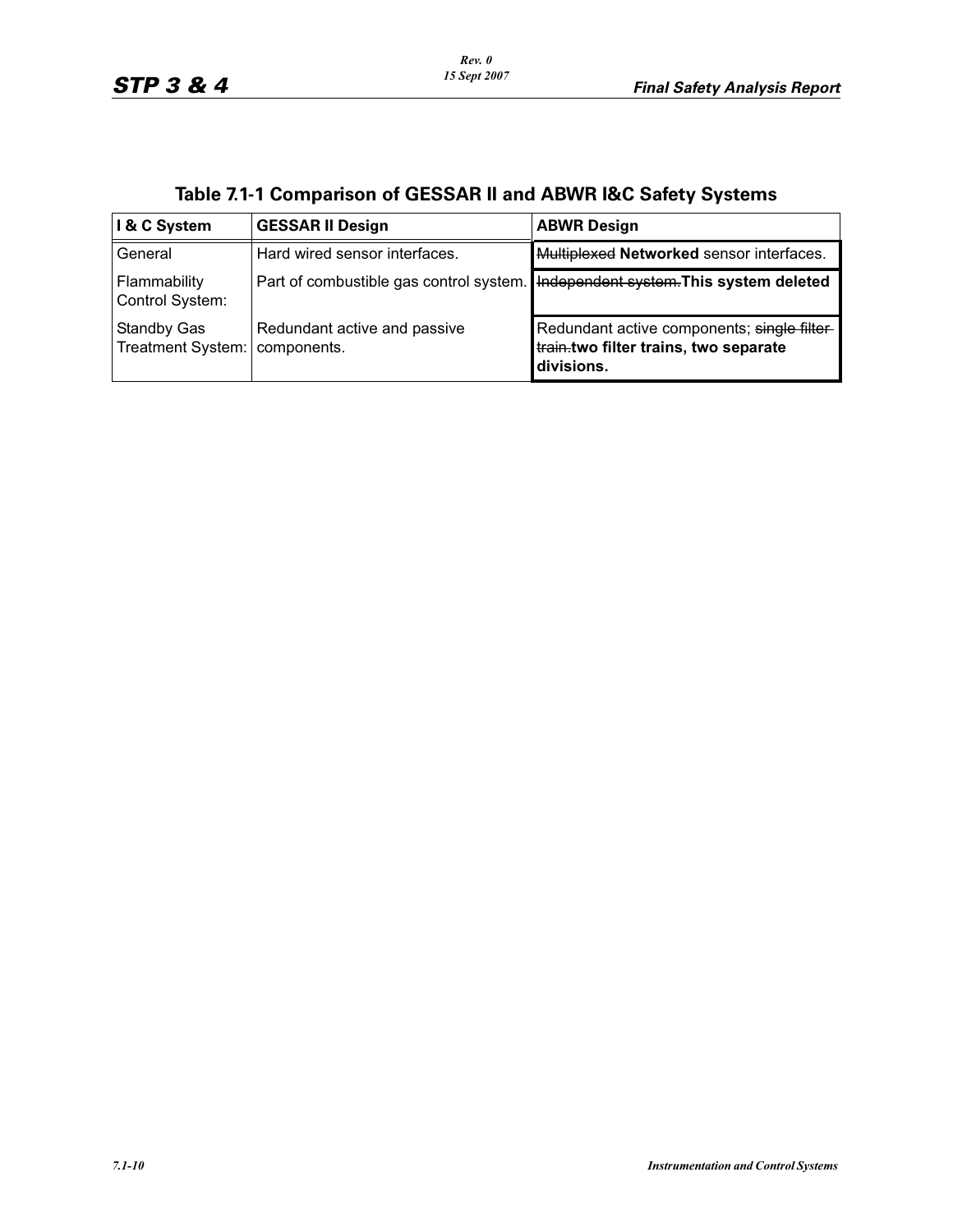